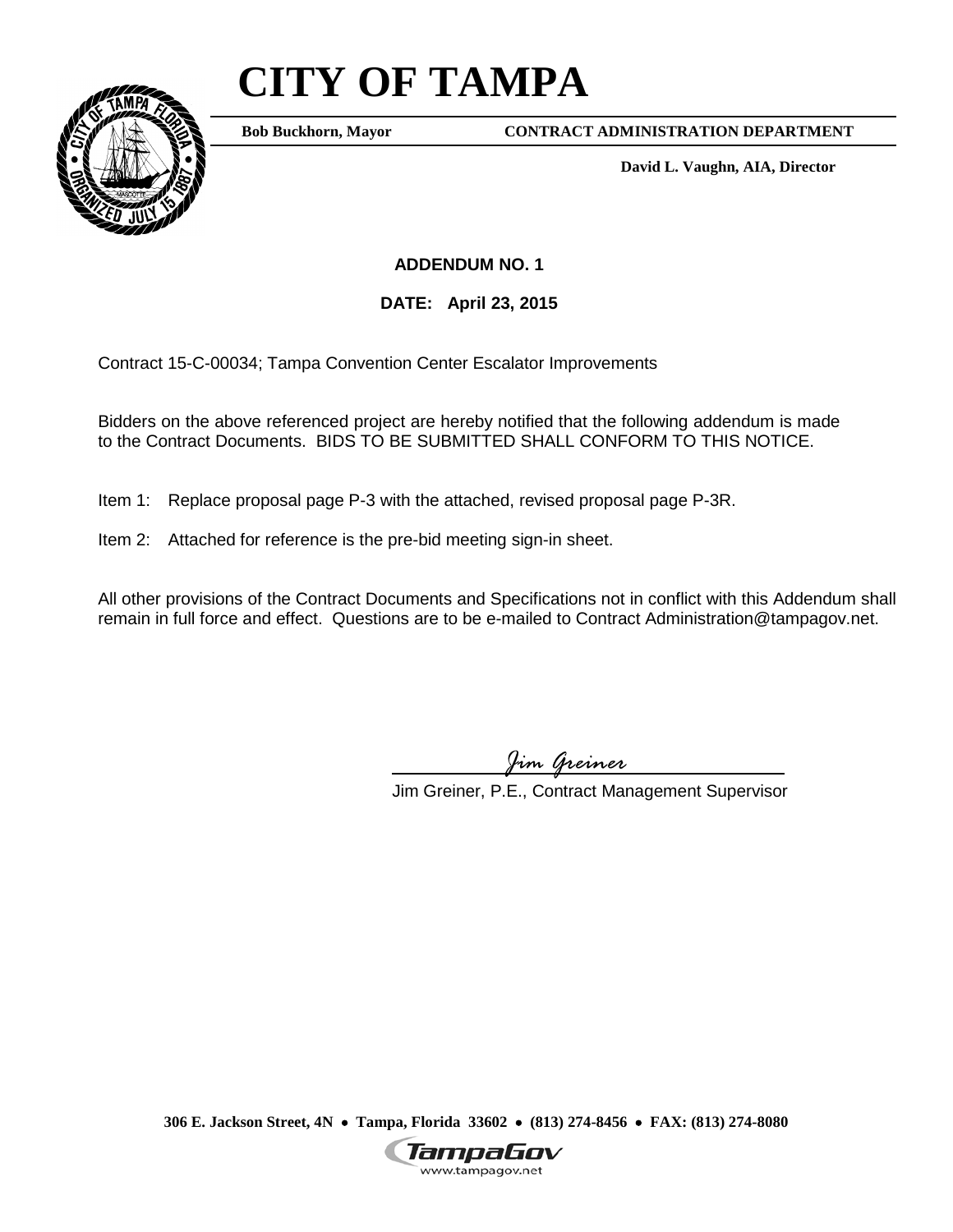| Item No.       | Description                                                      | Unit      | Approx.<br>Quantity | Unit Price in Words                      | <b>Unit Price</b>  | <b>Total Computed Price</b> |
|----------------|------------------------------------------------------------------|-----------|---------------------|------------------------------------------|--------------------|-----------------------------|
|                |                                                                  |           |                     |                                          |                    |                             |
| $\mathbf{1}$   | Allowance for payment to KONE for Escalator #1                   | <b>LS</b> | $\mathbf{1}$        |                                          | \$                 |                             |
| $\overline{2}$ | Allowance for payment to KONE for Escalator #2                   | <b>LS</b> | $\mathbf{1}$        |                                          | \$                 |                             |
| $\mathfrak{Z}$ | Allowance for payment to KONE for Escalator #3                   | LS        | $\mathbf{1}$        |                                          | \$                 |                             |
| 4              | Allowance for payment to KONE for Escalator #4                   | LS        | $\overline{1}$      |                                          | \$                 |                             |
|                |                                                                  |           |                     |                                          |                    |                             |
| 5              | Allowance for payment to KONE for Escalator #5                   | LS        | $\overline{1}$      |                                          | \$                 |                             |
| 6              | Allowance for payment to KONE for Escalator #6                   | <b>LS</b> | $\mathbf{1}$        |                                          | \$                 |                             |
| $\overline{7}$ | Allowance for payment to KONE for Escalator #7                   | <b>LS</b> | $\mathbf{1}$        |                                          | \$                 |                             |
| 8              | Allowance for payment to KONE for Escalator #8                   | <b>LS</b> | $\mathbf{1}$        |                                          | \$                 |                             |
| 9              | Electrical retrofit for escalator #3 & #4                        | <b>LS</b> | $\mathbf{1}$        |                                          | \$                 |                             |
| 10             | Electrical retrofit for escalator #5 & #6                        | LS        | $\overline{1}$      |                                          | \$                 |                             |
| 11             | Electrical retrofit for escalator #7 & #8                        | LS        | $\mathbf{1}$        |                                          | \$                 |                             |
|                |                                                                  |           |                     |                                          |                    |                             |
| 12             | General Construction and Final Finishes for all eight escalators | <b>LS</b> |                     |                                          | \$                 |                             |
| 13             | Contingency (Per Section 1020)                                   | LS        |                     | 1 Twenty Thousand Dollars and No / cents | 20,000.00 \$<br>\$ | 20,000.00                   |
|                |                                                                  |           |                     | <b>Total Computed Price:</b>             |                    |                             |